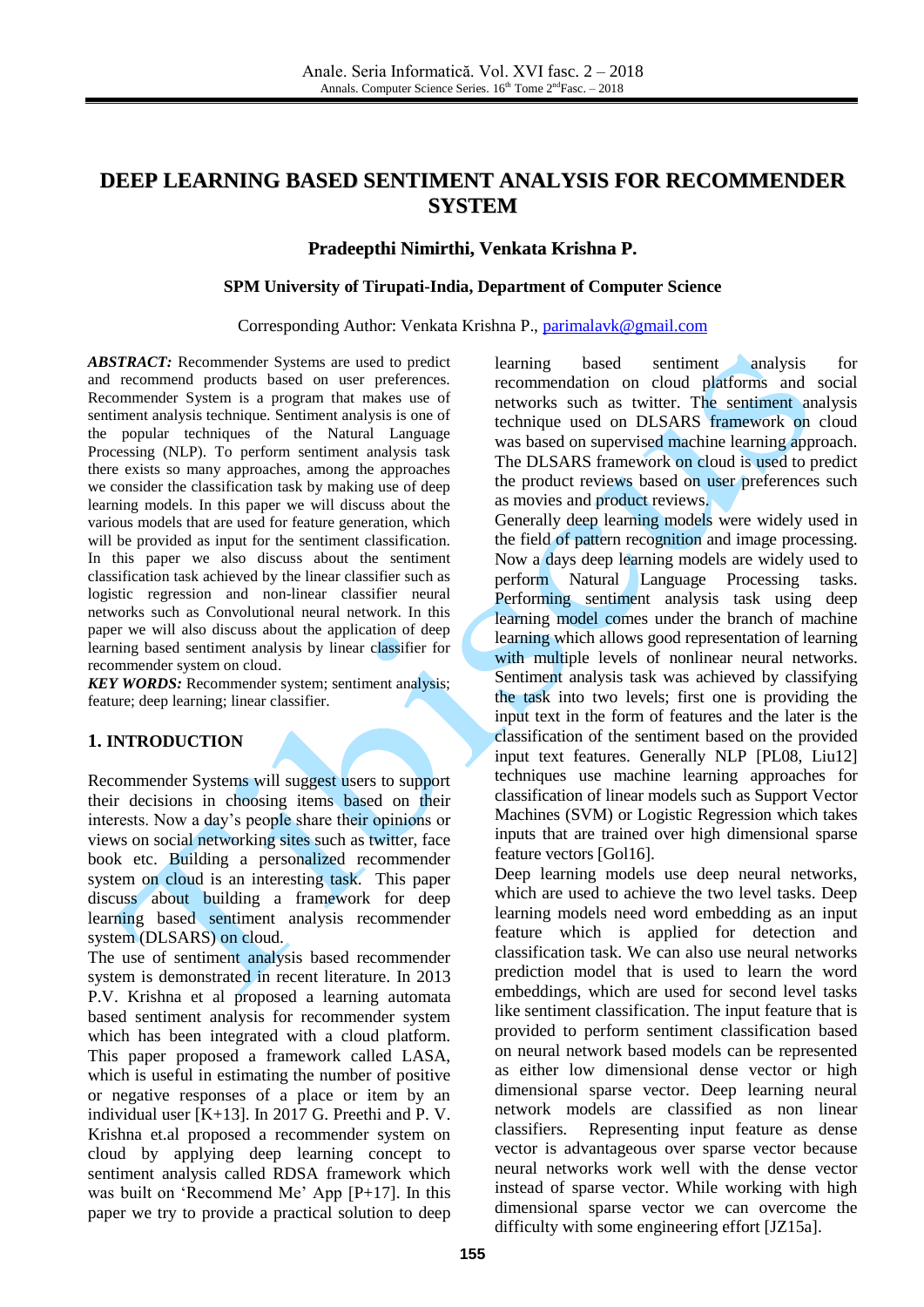### **2. SYSTEM MODEL**

#### **2.1 DLSARS Framework**

The main idea behind this model is to collect information from nodes. The collected information from nodes includes latitude and longitude geographic location. We apply deep learning based sentiment analysis on the collected information. We extract the sentiment of the comment either a positive or negative response. This response will be based on the previous history of the user. Based on the previous history we predict the sentiment score of the user. Based on the sentiment score we recommend whether the product review is positive negative or neutral. The cloud platform and social network that is used to collect information from the nodes can be twitter, facebook etc.



**Figure 1. DLSARS Framework**

#### **2.2 Deep Learning Model**

We propose different deep learning models for feature extraction and classification of learning data and also we will use deep learning model to predict the product response either positive or negative or neutral. Here in this paper we discussed about different models for feature generation and sentiment classification. Application of Deep learning models to the sentiment analysis technique will optimize the performance. Deep learning models include linear and non-linear classifiers with high dimensional sparse vector or low dimensional dense vector.

#### **2.3 Sentiment Analysis Technique**

Sentiment analysis technique that applied in this framework includes both feature extraction and classification. This technique suggest different models such as BOW and CBOW models for feature extraction and also suggests different classifiers such

as linear and non-linear classifiers. In this paper we get the resultant response as positive or negative with probability factor between 0 and 1. The present technique used for sentiment analysis will also include unigram and bigram approach. The classifiers that take input as the features as high dimensional sparse vector or low dimensional dense vector.

#### **3. FEATURE GENERATION**

#### **3.1 Bag of Words Model**

For feature generation there exists so many models among them, mainly used is Bag of Words model. This model is used as a tool of feature generation. In this model we represent an order less document representation, where we can count the words that are mattered. Bag of words model is a special case of n-gram model such as Unigram and Bigram. In this model we can characterize or calculate the features of the document from term frequency and normalize the term frequency by the inverse of a document frequency (IDF). This tf-idf will reflect the importance of a word in the document. The main idea to convert the term frequency (TF) and inverse document frequency (IDF) weighting is to transform the values into Vector Space Model (VSM) which increases the performance of the classification systems. We can say that Bag of Words model is a simplified and efficient Vector Space Model. Bag of Words or N-gram model is used to represent the document in a Vector Space Model. Where each vector is represented as a high dimensional sparse vector and each document consists of feature vectors weights are represented as [AJM13].

$$
D = \{D_1, D_2, \ldots, D_n\}
$$
  

$$
D_i = \{W_1, W_2, \ldots, W_k\}
$$

Where:

D – Set of documents in a Vector Space Model.

n – Total number of Documents.

 $D_i$  – i<sup>th</sup> document that represented as a high dimensional feature vector weight (W) in bag of words model.

The basic n-gram language model is used to assign a probability P(W) to every possible word sequence W i.e. the feature derived from [XR00, PT10] is represented as

$$
P(W) = \sum_{i=1}^{v} (w_i \mid w_{i-1})
$$
 (1)

Where: *v* - Size of the Vocabulary.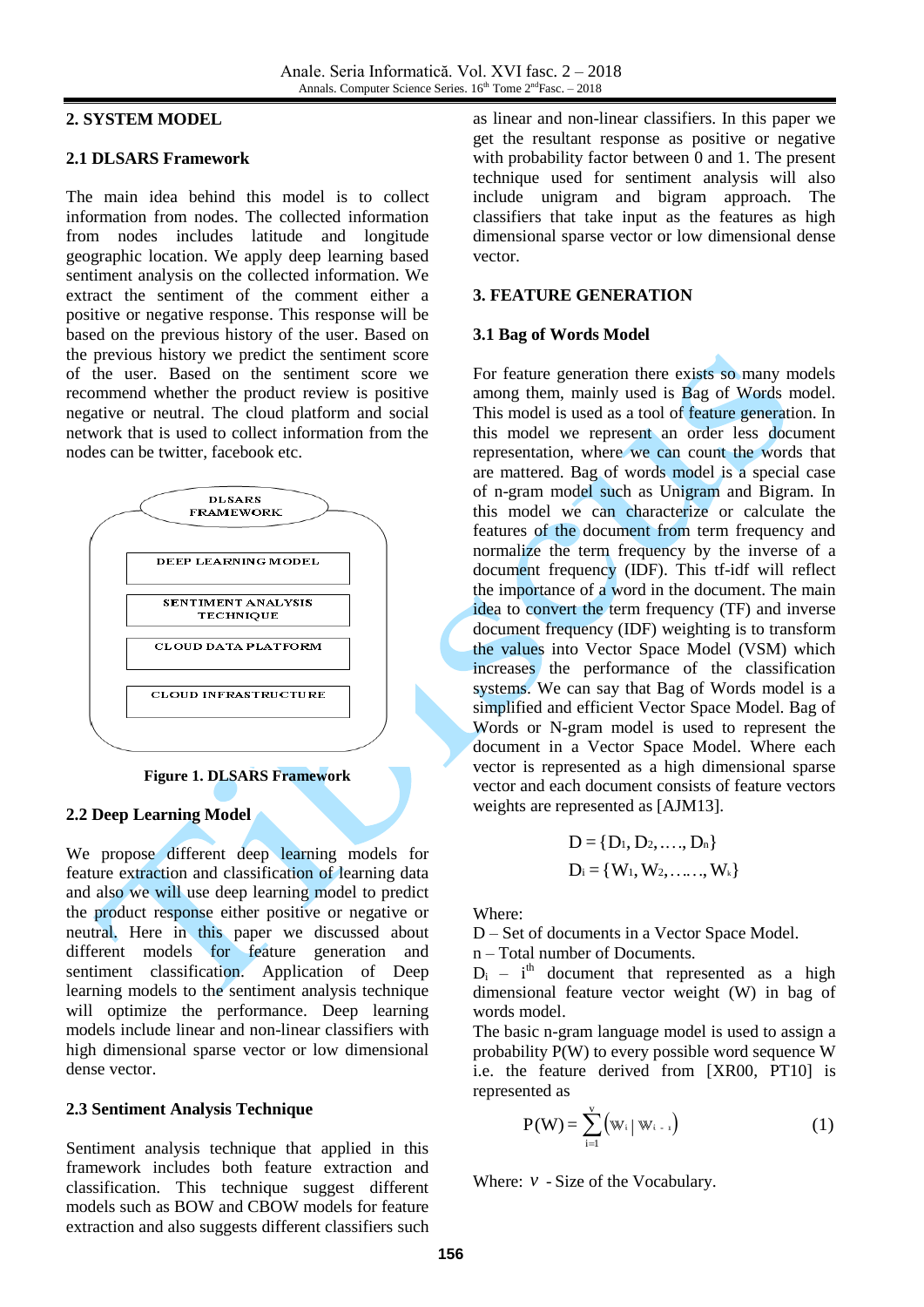The term frequency and inverse document frequency of each high dimensional feature weight vector is represented as follows [M+13].

$$
W_i = TF^* IDF
$$
  
TF = tfi (2)

Where:

 $tf$ <sup> $\leftarrow$ </sup> the number of times term i occurs in Document  $D_i$ 

 $IDF = idf_i = log(n / tdf_i)$ 

*idf*<sup>i</sup> - Inverse Document Frequency of term i

*tdf*i- It is the number of documents that contain term i.

$$
BOW(f_{1}, f_{2,......,f_{k}}) = \frac{1}{k} \sum_{i=1}^{k} v(f_{i})
$$
 (3)

Where:

*BOW* - Bag of Words Model  $f_1, f_2, \ldots, f_k$  - Features of Document D<sub>i</sub>  $v(f_i)$  – Sparse vector

$$
WBOW(f_{1}, f_{2,......,f_{k}}) = \frac{1}{\sum_{i}^{k} W_{i}} \sum_{i}^{k} W_{i} \nu(f_{i})
$$
(4)

Where: *WBOW* – Weighted Bag of Words Here each feature  $f_i$  has an associated weight  $W_i$ , which indicates the relative importance of feature. Where  $W_i$  could be the TF-IDF score.

#### **3.2 Word Embedding**

Word Embedding is a neural network approach, in which we represent the feature vector in a low dimensional space, i.e. we represent the feature vector as a dense vector. The input text feature was represented as distributed representation of text, that can be obtained by various neural network based language models. This approach (Word Embedding) differs due to the removal of non-linear hidden layer to provide additional speed up.

In Unsupervised Word-Embedding algorithm include two new models to represent distributed representation of text such as Continuous Bag of Words model and Continuous Skip-Gram model. These two models are helpful to reduce the computational complexity.

## *3.2.1 Continuous Bag of Words Model (CBOW)*

This model predicts the current word based on the context [M+11]. This model architecture is similar to eed forward Neural Net Language model. This model is similar to traditional Bag of Words model. When Bag of Words and Continuous Bag of Words models were compared, both are used to create input feature vector when the number of features is not known in advance. Both the cases we ignore the order of information. The Bag of Words feature vector is sum or average of all one-hot vectors of the words. Whereas Continuous Bag of Words feature vector is sum or average of all dense vectors instead of sparse vector. Continuous Bag of words model was represented as [Gol16].

$$
CBOW(f_{1}, f_{2, \dots, f_{k}}) = \frac{1}{k} \sum_{i=1}^{k} v(f_{i})
$$
 (5)

Where:

*CBOW* – Continuous Bag of Words model *f* 1, *f* 2,....., *f<sup>k</sup>* - Features of Document D  $v(f_i)$  – Dense vector

WCBOW
$$
(f_1, f_2, \dots, f_k) = \frac{1}{\sum_{i=1}^{k} W_i} \sum_{i=1}^{k} W_i v(f_i)
$$
 (6)

Where:

*WCBOW* – Weighted Continuous Bag of Words. Here each feature  $f_i$  has an associated weight  $W_i$ , which indicates the relative importance of feature. Where  $W_i$  could be the TF-IDF score.

## *3.2.2 Continuous Skip Gram Model*

The paper Continuous Skip-Gram model approach is contrast to Continuous Bag of Words Model, where it predicts the surrounding words given the current word. These two models which are used to represent the distributed representation of text reduce the training complexity because of efficient multithreaded implementation. The process for the input feature vector generation using different models is shown in figure 2.

## **4. SENTIMENT CLASSIFICATION**

The models that we have discussed so far are useful for feature generation which produces high dimensional sparse vector or low dimensional dense vector that is used to refer to the actual input that is fed to the linear classifier or non-linear classifier. In this paper we will discuss about the linear classifier as logistic regression and non-linear classifier as Convolutional neural network for sentiment classification. The process for the sentiment classification using different classifiers is shown in figure 3.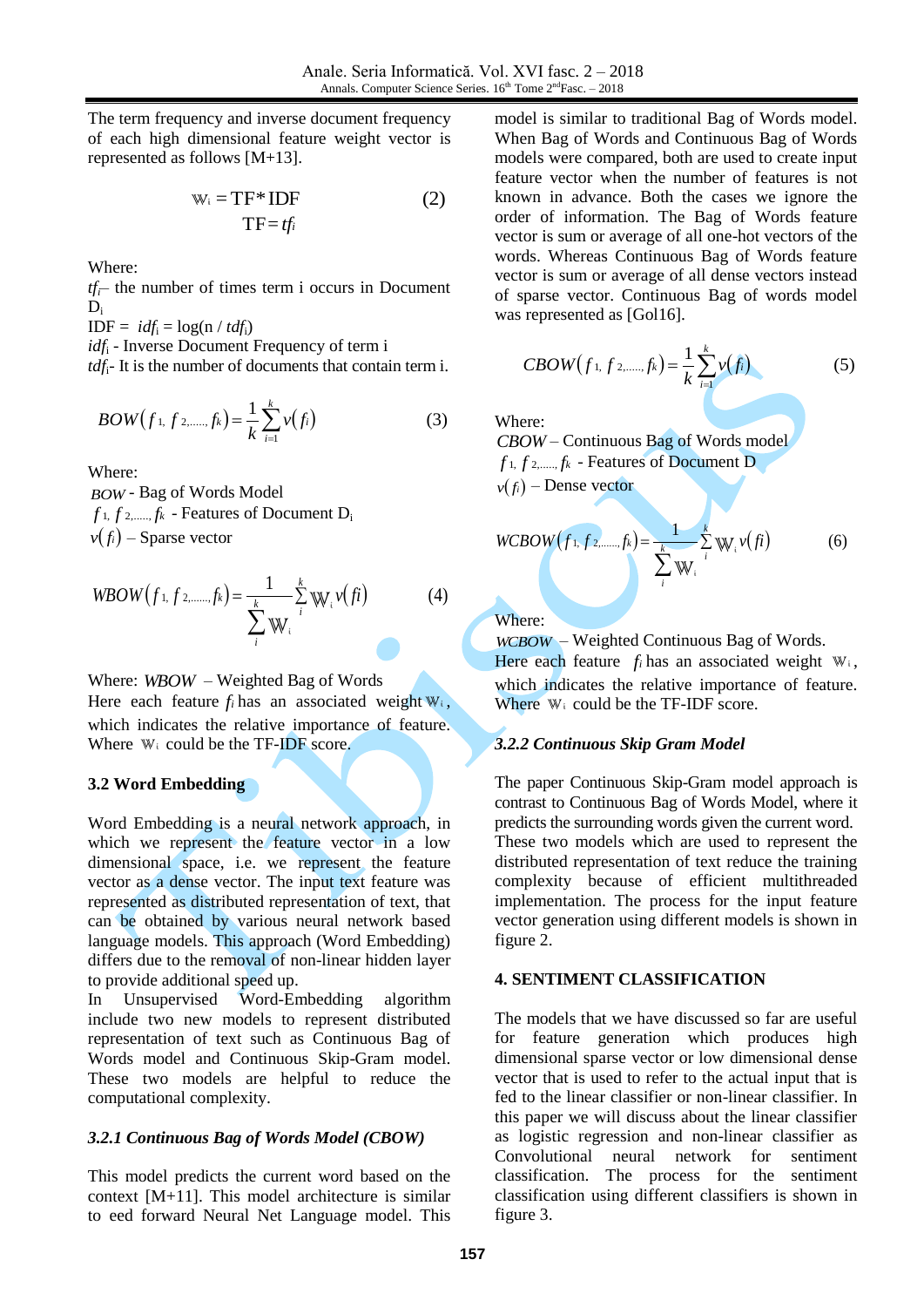The input feature vector that is fed to the classifier will predict the sentiment. We define the sentiment label of the given text is represented as [M+11]. The sentiment label can be categorical, continuous or multi-dimensional.

$$
\hat{S} = f(x) \tag{7}
$$

Where:

*S*– Sentiment polarity of a document  $S \in [0, 1]$ .



**Figure 2: Process for Feature Generation**



**Figure 3: Process showing sentiment classification by linear and non-linear classifiers**

#### **4.1 Logistic Regression**

The sentiment classification is the process of classifying the polarity of the text either positive or negative. In this model we mainly focus on binary response. When the response i.e. sentiment classification is binary, the linear logistic regression model is often used. Logistic regression is a probability statistical classification type model. Generally logistic function is defined as from [D+15] will be represented as

$$
\sigma(t) = \left(\frac{1}{1+e^{-t}}\right)
$$

We model the conditional probability using logistic regression as

$$
P(S \mid x, \theta) = \sigma \left(\theta^T x\right) = \left(\frac{1}{1 + e^{-\theta^T x}}\right) \tag{9}
$$

Where  $x$  is the feature vector and  $S$  is the response and  $\theta$  are the parameters we wish to learn.

#### **4.2 Convolutional Neural Network**

Convolutional neural networks are neural network that are used for processing data that has known grid like topology. To perform Natural Language Processing tasks using Convolutional neural networks, we exploit 1D structure of text data for accurate prediction. A convolutional neural network gives superior classification accuracy because of the non-linearity of the network as well as the ability to easily integrate pre-trained word embeddings. Convolutional neural networks are networks with convolutional and pooling layers, which are useful for classification tasks such as sentiment classification etc. At Convoutional neural networks, Convolutional and pooling architectures are applied to text. Natural Language processing are mainly concerned with one dimension sequence convolutions. Convolution is a specialized kind of linear operation and pooling is an operation in Convolutional neural networks. The Convolution operation is represented as [GBC17] follows.

$$
s(t) = (x * w)(t) \tag{10}
$$

Where:

- Convolutional operation

 $s(t)$  – referred to as feature map

*x* – referred to as input

 $w$  – referred to as the function such as kernel.

When low dimensional dense vector is fed to the Convolutional neural network to predict the sentiment as represented as [Kim14, Shi15].

$$
S(t)=C_1 = f(W.x+b)
$$

$$
\hat{c} = \max(C_1, C_2, \dots, C_n)
$$

$$
\hat{S} = f(x) = softmax(W\hat{c} + b)
$$
(11)

$$
f(x) = \frac{1}{2} \int \frac{1}{2} \, dx
$$

Where:

 $f(x) = \sigma(t)$  (8)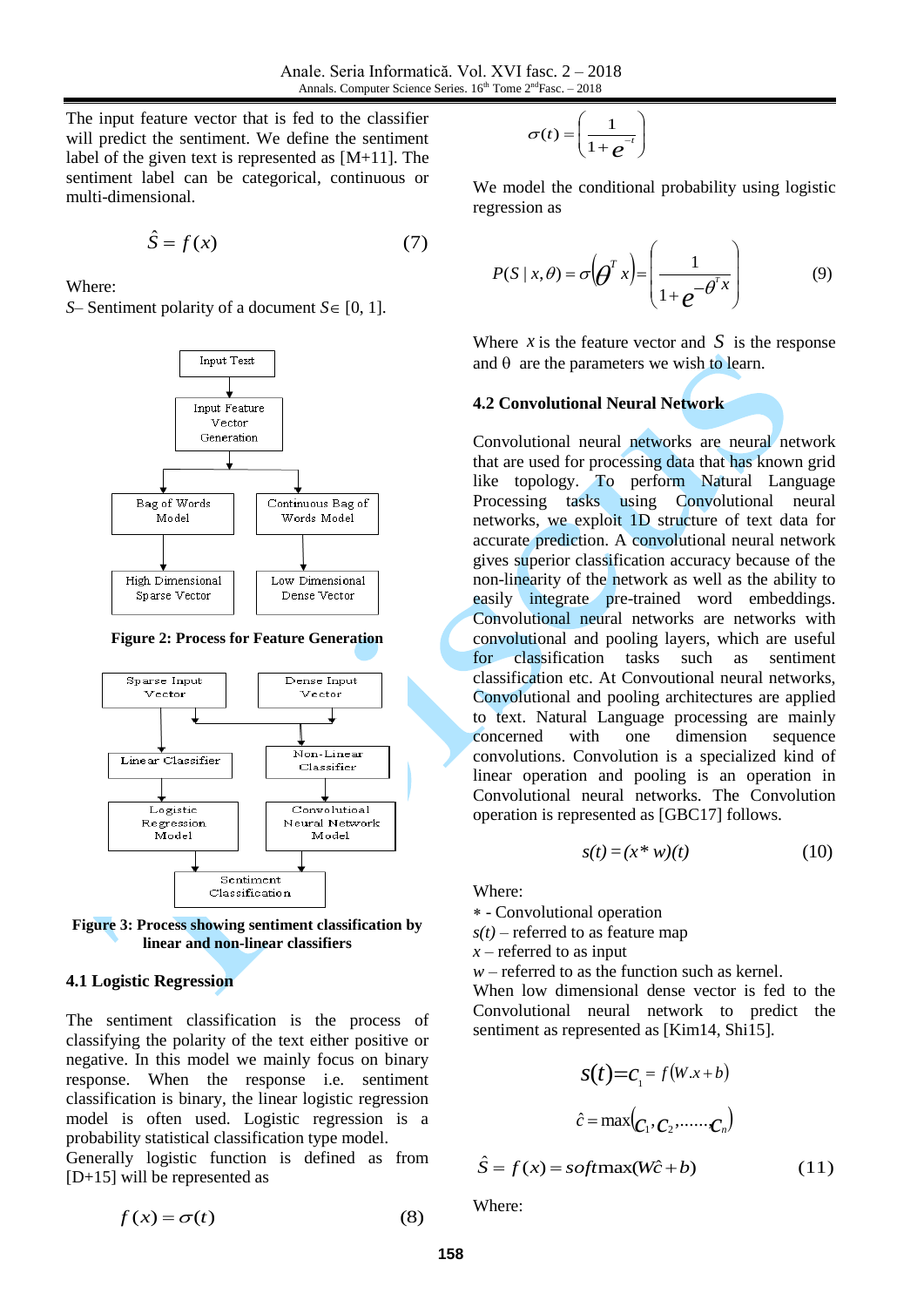## $\mathcal{C}_1, \mathcal{C}_2, \dots \mathcal{C}_n$  - Convolution

$$
\hat{S} = f(x) = \sigma(W \cdot x + b) \tag{12}
$$

#### **5. EXPERIMENTAL RESULTS**

**Table 1: Performance of variant models of linear and non-linear classifiers**

|                   |                      | $\hat{S} = f(x) = \sigma(W \cdot x + b)$           |                                           | (12)                                                                                                  |
|-------------------|----------------------|----------------------------------------------------|-------------------------------------------|-------------------------------------------------------------------------------------------------------|
| Where:            |                      |                                                    |                                           |                                                                                                       |
|                   | $W$ - Weight matrix  |                                                    | $x$ - Bag of n-gram or bag of word vector |                                                                                                       |
| $b$ - Bias vector |                      |                                                    |                                           |                                                                                                       |
|                   |                      | 5. EXPERIMENTAL RESULTS                            |                                           |                                                                                                       |
|                   |                      |                                                    |                                           | The experimental results of our model using linear                                                    |
|                   |                      |                                                    | classifier against other varient models   | of                                                                                                    |
|                   |                      |                                                    | $[JZ15a,$ Kim14]. These results           | Convoultional neural networks are shown below<br>show the                                             |
|                   |                      |                                                    |                                           | performance of various classifiers using various                                                      |
|                   |                      |                                                    |                                           | techniques by using different feature vectors. All the                                                |
|                   |                      | results based on movie review domain. The below    |                                           |                                                                                                       |
|                   |                      |                                                    |                                           |                                                                                                       |
|                   |                      |                                                    |                                           | results in table 1 shows the performance of the<br>sentiment analysis technique by using various deep |
|                   |                      |                                                    |                                           | learning models. Below figures 4 and 5 shows the                                                      |
|                   |                      |                                                    |                                           | maximum performance of sentiment analysis using                                                       |
|                   |                      |                                                    |                                           | linear classifier, Bag of Words (BOW) technique<br>with unigram and bigram approach is 91.27 and      |
|                   | 92.09 respectively.  |                                                    |                                           |                                                                                                       |
|                   |                      |                                                    |                                           | Table 1: Performance of variant models of linear and                                                  |
|                   | Classifier           | non-linear classifiers<br><b>Feature</b><br>Vector | Domain                                    | Performance                                                                                           |
| BOW               | Linear<br>Classifier | Sparse vector                                      | Movie reviews                             | 91.27                                                                                                 |
| Bi-gram<br>BOW    | Linear<br>Classifier | Sparse vector                                      | Movie reviews                             | 92.09                                                                                                 |
| Technique<br>BOW  | <b>CNN</b>           | Sparse vector                                      | Movie reviews                             | 86.6                                                                                                  |
| <b>CBOW</b>       | <b>CNN-Static</b>    | Dense vector                                       | Movie reviews                             | 81.0                                                                                                  |

negative reviews as below the red dashed line and neutral reviews between the red and green dashed line.





**Figure 4. Accuracy of Model Performance using Unigram Approach**



**Bigram Approach**



**Figure 6. Visualization of Predicted Product Reviews by DLSARS Framework**

The below figure 7 shows the predicted accuracy of the product iphone8 reviews that are extracted from twitter API. The vertical dotted line indicates the maximum accuracy that was obtained from the reviews as 89.29.